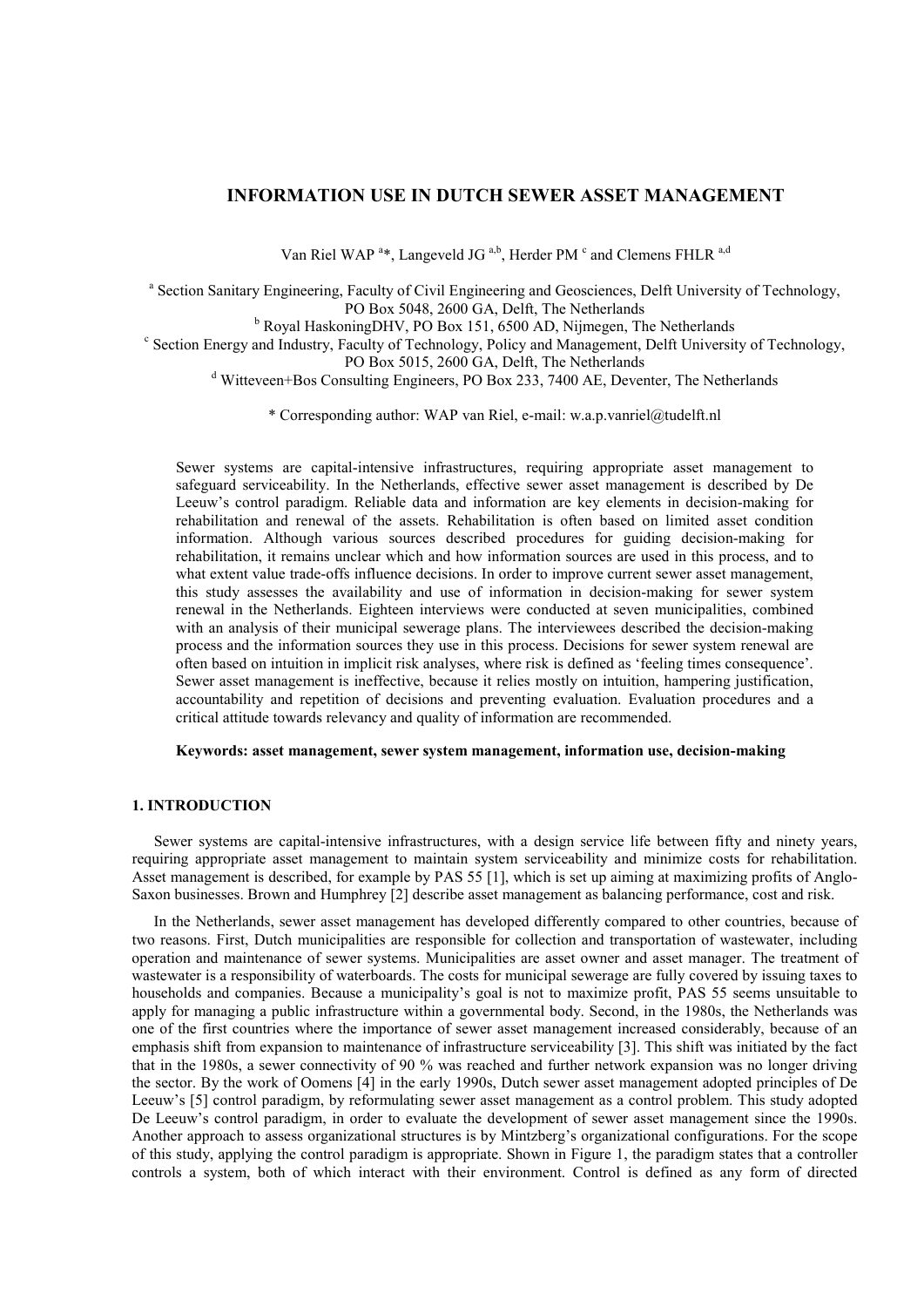influence. For sewer asset management, the controller is the department responsible for sewerage and the controlled system is the sewer system.



<span id="page-1-0"></span>Figure 1. De Leeuw's control paradigm [\[5\]](#page-5-1) Figure 2. Evaluating organizations [\[6\]](#page-5-2)

The controller's ability to successfully control its system depends on five preconditions for effective control. De Leeuw describes effective as "achieving the desired effect". [Figure 2](#page-1-1) depicts that as efficacy. Dutch sewer asset management focuses on cost-efficiency, which is defined as achieving a desired outcome at lowest costs.

- <span id="page-1-1"></span>1. The controller has an objective and an evaluation mechanism to check whether the goals are met.
- 2. The controller has a model of the controlled system to predict the effect of potential control actions.
- 3. The controller has information about the environment and the controlled system.
- 4. The controller has sufficient control actions to cope with the variability of the system.
- 5. The controller has sufficient information processing capacity to transform incoming information into effective control actions that are in line with the objectives.

Current guidelines for sewer asset management are described in the European Standard EN 752 [\[7\]](#page-5-3) and, for the Netherlands, in Urban Drainage Guidelines. Dutch national legislation obligates municipalities to set up a sewerage plan every five years. These plans describe policy objectives and costs for managing the sewer system. Adoption of the full paradigm for sewer asset management has not been completed, affecting the procedures in EN 752, Dutch Urban Drainage Guidelines and the municipal sewerage plans. For example, an evaluation mechanism for rehabilitation measures is lacking, preventing sewer system managers from improving asset management practices.

Reliable data and information are key elements in guiding the complicated decision-making for rehabilitation of the physical sewer assets [\[8-10\]](#page-5-4). Asset managers are confronted with decreasing public acceptance, tighter available budgets, stricter legislation and increasing performance requirements [\[11\]](#page-5-5). More specifically for sewer asset management, the relation between sewer system works and other urban infrastructure works, such as road works, complicates planning in space and time [\[3,](#page-4-2) [12\]](#page-5-6). Decisions for rehabilitation of sewer systems are often based on limited asset condition information, such as pipe age and status, where camera inspections determine the status [\[12-](#page-5-6) [16\]](#page-5-6). Anecdotal evidence suggests that municipalities in the Netherlands, also use other types of information in the decision making process, including hydraulic performance, citizens' complaints, urban renewal plans, available budget or working capacity.

Although the EN 752 and municipal sewerage plan describe the process of information use for rehabilitation decisions, the practical application is different. It is unclear which and how information sources are used in deciding upon sewer system rehabilitation, and to what extent rehabilitation decisions are influenced by value trade-offs. This observation is not different from any other decision-making process, but in order to improve current sewer asset management, this study assesses the availability and use of information in decision-making for sewer system rehabilitation projects in the Netherlands.

#### **2. METHODS AND MATERIALS**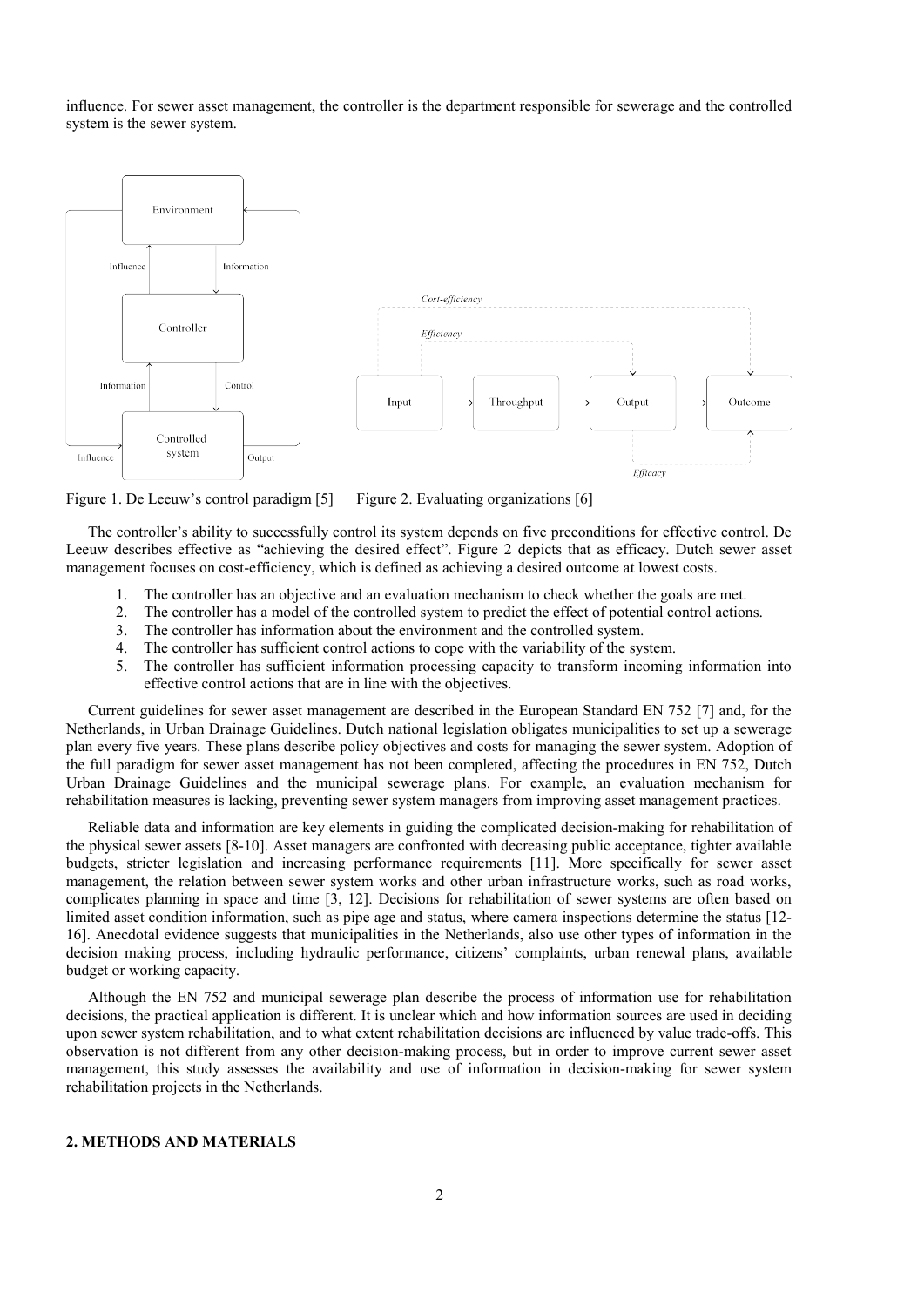The decision-making process and current use of information was assessed by interviewing sewer system managers at Dutch municipalities and analyzing their sewerage plans. Each municipal sewerage plan contains a specific section about sewer system renewal, including motivation and projected efforts. Information sources were extracted from these sections.

Twenty-one interviews were conducted at eight Dutch municipalities, ranging in population size from less than 10,000 inhabitants to over 750,000 inhabitants. The interviewed municipalities constitute approximately 15 % of total population in the Netherlands. [Table 1](#page-2-0) shows several characteristics of the municipalities included in this study. Employees at three organizational levels were interviewed (strategic, tactical and operational), reflecting potential differences in information use, decision-making and perspective towards asset management. Strategic management mainly addresses 'why' things are done. It is the management of aspects that are essential for the existence of an organization in its environment. This level is mainly concerned with defining and assessing middle and long-term objectives, strongly based on influence from the environment the organization is in. Tactical management is organizing and structuring tasks, necessary from strategic management. Operational management is governing that tasks, necessary from strategic and tactical management, are carried out most appropriately [\[17\]](#page-5-7).

| Municipality | Nr. of<br>inhabitants at | Population<br>density $[19]$   | Sewer<br>length $*$ | Available<br>budget for | Available<br>budget per | Available<br>budget per km |
|--------------|--------------------------|--------------------------------|---------------------|-------------------------|-------------------------|----------------------------|
|              | $01 - 01 - 2011$<br>[18] |                                |                     | $2012*$                 | inhabitant              | sewer pipe                 |
|              | $-1$                     | (inh./km <sup>2</sup> of land) | (km)                | (M Euro)                | (Euro/inh.)             | (K Euro/km)                |
|              |                          |                                |                     |                         |                         |                            |
| Almere       | 190,655                  | 1.469                          | 1,100               | 8.7                     | 45.6                    | 7.9                        |
| Amsterdam    | 779,808                  | 4.700                          | 3,811               | 64.9                    | 83.2                    | 17.0                       |
| Barneveld    | 52,490                   | 298                            | 624                 | 9.1                     | 173.4                   | 14.6                       |
| <b>Breda</b> | 174,599                  | 1.379                          | 1,050               | 13.5                    | 77.3                    | 12.9                       |
| Ede          | 108,285                  | 340                            | 986                 | 9.6                     | 88.7                    | 9.7                        |
| Rotterdam    | 610,386                  | 2.987                          | 2,906               | 51.2                    | 83.9                    | 17.6                       |
| The Hague    | 495,083                  | 6.046                          | 1,439               | 33.3                    | 67.3                    | 23.1                       |

<span id="page-2-0"></span>Table 1. Characteristics of interviewed municipalities

\* Data is extracted from the municipal sewerage plan per municipality

A semi-structured interview schedule was used. During the interviews, two flowcharts were presented that visually assisted the interviewees during discussing the decision-making process for sewer renewal projects. [Figure](#page-2-1)  [3](#page-2-1) shows these flowcharts. Four exploratory interviews were conducted to prepare the flowcharts. The starting point of each flowchart differs, related to information flow in the control paradigm. One flowchart starts with system information (system condition) and the other flowchart starts with environment information (other public works).

| Determine renewal need of system                           |   | Localize other public works                                                         |
|------------------------------------------------------------|---|-------------------------------------------------------------------------------------|
| Determine which system parts<br>are considered for renewal | 2 | Determine renewal need of system<br>at locations from step 1                        |
| Determine which system parts<br>have priority in renewal   | 3 | Determine which system parts are considered<br>for renewal at locations from step 2 |
| Determine renewal projects                                 | 4 | Determine renewal projects                                                          |
| Localize other public works                                | 5 | Set up and prepare renewal project                                                  |
| Set up and prepare renewal project                         | 6 | Execute renewal project                                                             |
| Execute renewal project                                    |   |                                                                                     |

<span id="page-2-1"></span>Figure 3. Flow charts used during interviews

Through the flowcharts, the following topics were addressed in chronological order: justification and completeness of flowcharts, information sources per step, budget allocation and identification of organizational levels. The interviewees described these topics based on their knowledge and experience.

### **3. RESULTS AND DISCUSSION**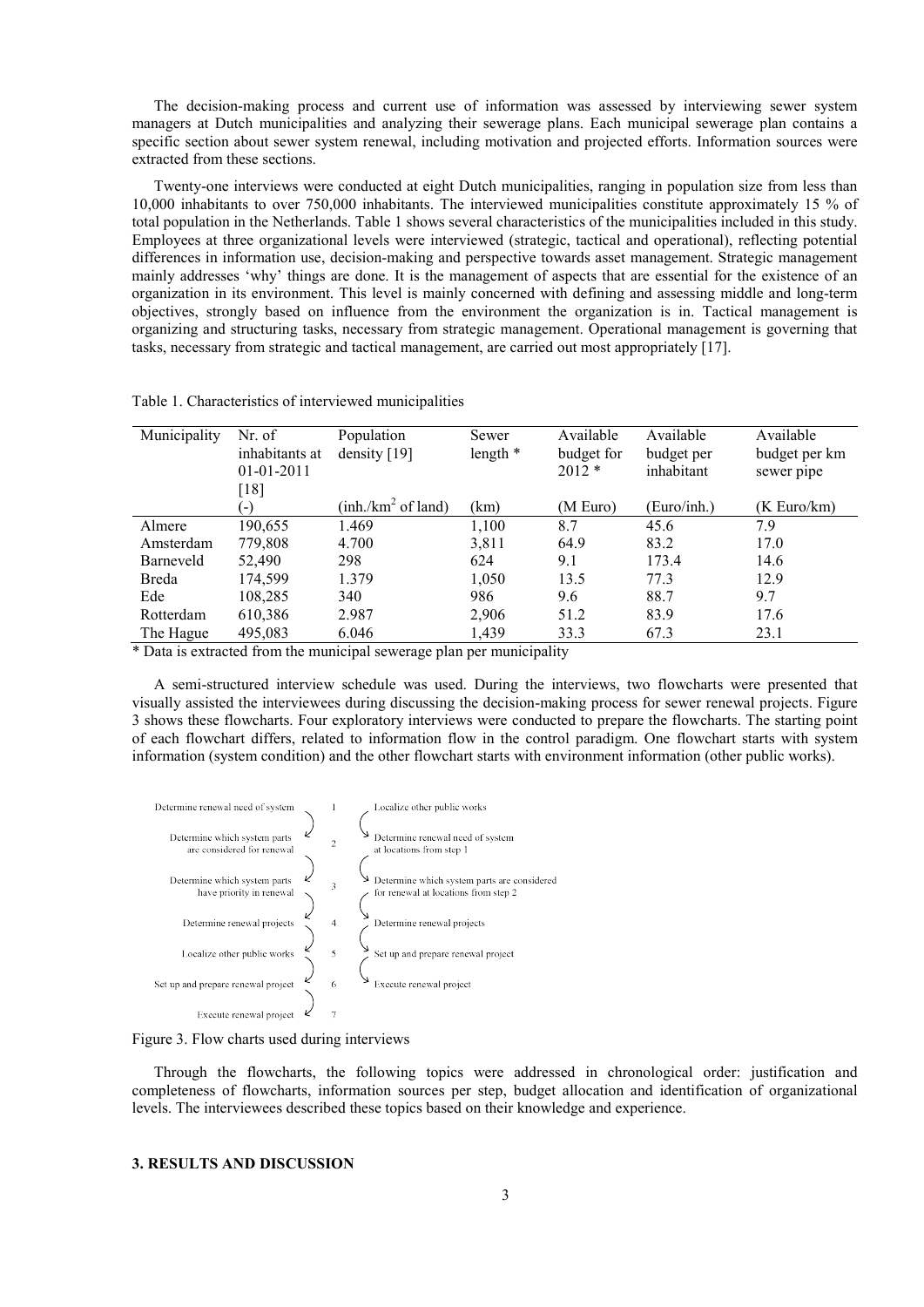The interviewees indicated that the decision-making process for sewer system renewal consists projects of five steps, shown b[y Figure 4.](#page-3-0)



<span id="page-3-0"></span>Figure 4. Decision-making process for sewer system renewal.

[Figure 4](#page-3-0) shows that the starting point is the five-year budget allocation. According to the municipal sewerage plans, this budget allocation for sewer system renewal is based on pipe age and camera inspections. The yearly budget is allocated as approximately one fifth of the five-year budget. After the budget is allocated, individual renewal projects are formulated, based on the renewal need and potential cooperation with other public works.

The interviewees mentioned twenty-two information sources they consider in deciding upon sewer system renewal. [Table 2](#page-3-1) shows twelve of the twenty-one identified information sources. These are the sources mentioned more than once. The information sources are categorized on the basis of the control paradigm, which distinguishes three categories: system, environment and organization information. This categorization is applied for this study.

| Information category | Information source                  | Relative frequency ( $n = 18$ ) |  |
|----------------------|-------------------------------------|---------------------------------|--|
| System               | Camera inspection images            | 1.0                             |  |
|                      | Pipe age                            | 0.9                             |  |
|                      | Hydraulic modelling                 | 0.4                             |  |
|                      | Maintenance reports                 | 0.4                             |  |
|                      | Function of sewer branch            | 0.2                             |  |
| Environment          | Planning of public works            | 0.9                             |  |
|                      | Settlement rate                     | 0.4                             |  |
|                      | Planning of urban development       | 0.4                             |  |
|                      | Citizens' complaints                | 0.3                             |  |
|                      | Traffic density of road above sewer | 0.2                             |  |
| Organization         | Experience and intuition            | 0.5                             |  |
|                      | Municipal water management strategy | 0.2                             |  |

<span id="page-3-1"></span>Table 2. Identified information sources and identification frequency of eighteen interviews

[Figure 4](#page-3-0) shows discrepancy between strategic and operational decision-making. The budget is allocated before and on other grounds than the operational activities. On a strategic level, decision-making for renewal is based on pipe age and status. For the operational activities, sewer system managers try to cooperate with other public works as much as possible, usually with road works. This shift in controlled system complicates decision-making for sewer system managers.

Deciding upon the need for sewer system renewal is mostly based on pipe condition assessment by pipe age and camera inspection images. Experience and intuition form the basis for interpreting pipe age and camera inspections and converting these to renewal actions. Camera inspection is the only information source for which decisionmaking is normalized (European EN 13508-2 [\[20\]](#page-5-10)), resulting in the intense use of it. Apart from the fact that camera inspections are unsuitable to judge about system performance, assessment of camera inspections images introduces significant uncertainty in the overall condition assessment [\[21\]](#page-5-11). Hydraulic modeling is used to check whether the hydraulic performance of the sewer system meets its objectives. Korving [\[22\]](#page-5-12) showed that significant uncertainty for decision-making is introduced by hydraulic modeling. For municipalities located on soft soil, settlement is also used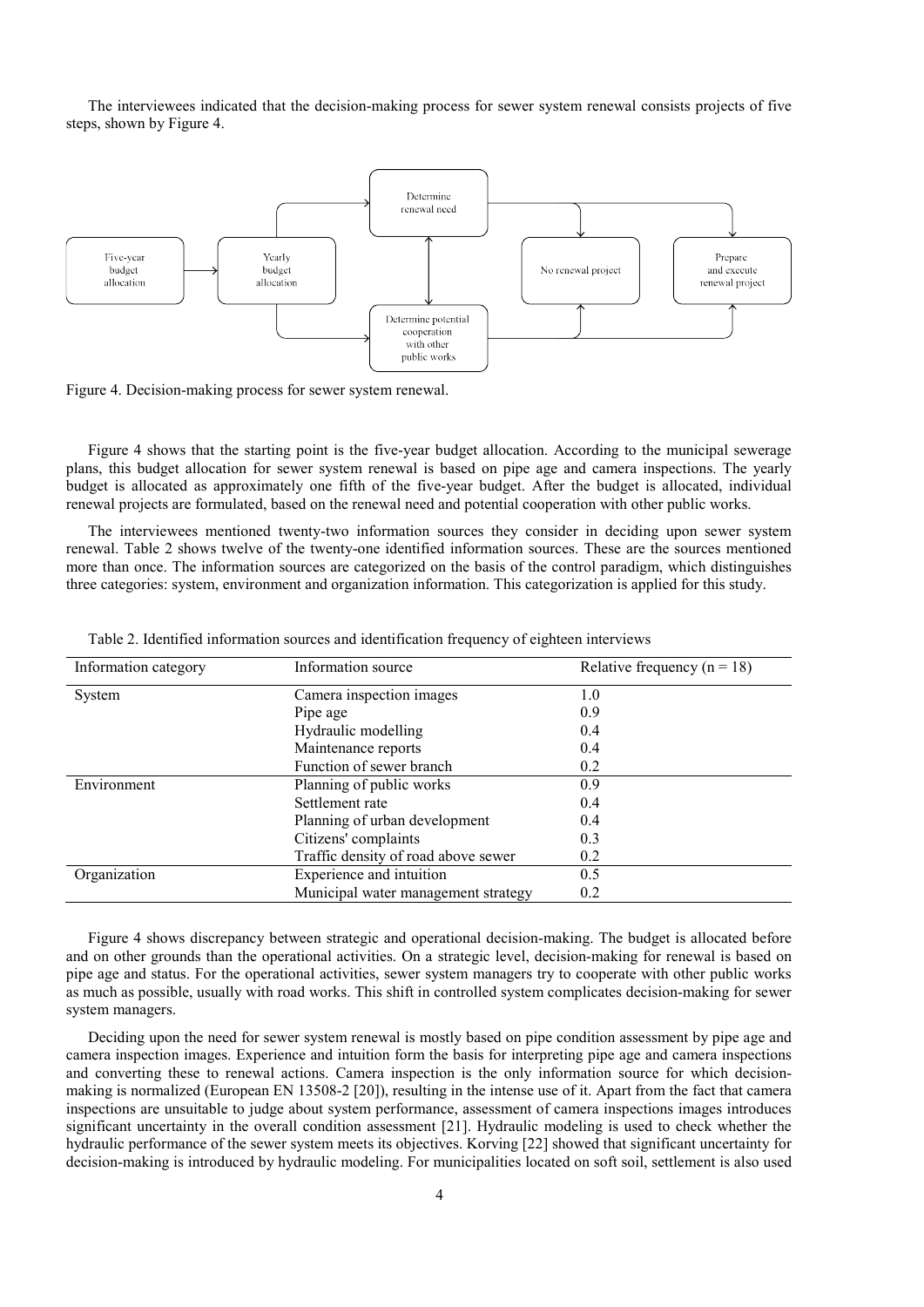for determining the need for renewal. Dirksen et al. [\[23\]](#page-5-13) described the relation between settlement and sewer system performance. Yet, no reference model for settlement is available to assist in decision-making. In short, deciding upon the need for sewer system renewal is based on an implicit risk analysis of two aspects: pipe collapse and insufficient hydraulic performance.

Instead of a product of probability and consequence, the risk is determined by 'feeling times consequence'. A lack of insight in sewer deterioration processes causes sewer managers to avoid risks by renewing sewer pipes without knowing the remaining service life. Renewal decisions are ill-founded, because sewer system managers have insufficient insight in sewer deterioration processes and lack necessary information on sewer system condition and functioning [\[24\]](#page-5-14). In dealing with this issue, sewer renewal works integrate with other public works. Because of the risk aversive attitude, availability of sewer services is good compared to other utility services. The customer minutes lost in the Netherlands for sewer services is 0.2 minutes/customer/year, while for gas 0.4, drinking water 14.0 and electricity 28.9 minutes/customer/year [\[25\]](#page-5-15). The interviewees indicated they would like to be able to make predictions about the system's performance and structural condition to have more control over their system and planning of renewal works.

Integrating sewer works with other public works is also based on an implicit risk analysis considering three aspects: extra nuisance for citizens and related imago of the municipality due to extra excavation works, higher costs due to extra excavation works and road reconstruction, and extra traffic disruption due to extra excavation works.

The implicit risk analyses, both for renewal need and potential cooperation, are usually made by one or two sewer system managers within a municipality. The risk judgment can differ per person judging the risk and over time. This is caused by the absence of quantitative variables and a reference model for these risks.

Apart from pipe age, pipe status and cooperation with other public works, many other information sources are used for deciding upon renewal as indicated by the interviewees and described in the municipal sewerage plans. Examples are municipal water management strategy, citizens' complaints and maintenance reports. Although these information sources are relevant to base renewal decisions on, a uniform and structured procedure for this is absent.

The identified information sources from the interviews do not differ per organizational level. The interviewees often indicated that in practice, working activities per organizational level overlap to a large part. In fact, what is seen as the strategic level of sewer asset management, are in practice tactical tasks.

### **4. CONCLUSIONS AND RECOMMENDATIONS**

The goal of this study was to assess the availability and use of information in decision-making for sewer system renewal in the Netherlands. The control paradigm of De Leeuw was chosen as a reference model to evaluate sewer asset management, because this model formed the basis for developing it in the Netherlands. Based on the preconditions for effective control, it is concluded that current sewer asset management in the Netherlands is ineffective, although service availability is good.

Precondition one: an evaluation mechanism for control actions or fulfillment of goals is absent. Next to that, the influence of intuition hampers justification, accountability and repetition of decisions, preventing evaluation. Precondition two: a model of the controlled system for predicting the effect of control actions is absent. Although hydraulic modeling is often applied, no mechanism is available to predict the effect of various control actions. Precondition three: information of the system and environment is collected, but a structured and uniform procedure to transform information into control actions is absent. The main question is what information is needed for sewer asset management.

For further organizational analysis of sewer asset management, it is recommended to compare De Leeuw's control paradigm with other theories of organizational configuration. It is recommended to implement evaluation mechanisms in order to evaluate control actions, fulfillment of goals and cost-efficiency of control. Next to that, sewer system managers need a critical attitude to judge the relevancy and quality of information.

### **5. REFERENCES**

- <span id="page-4-0"></span>1. IAM and BSI. (2008) Pas 55-2: 2008 Asset management, part 2: Guidelines for the application of PAS 55- 1, Institute for Asset Management and British Standard Institution: Bristol, United Kingdom.
- <span id="page-4-1"></span>2. Brown RE and Humphrey BG. (2005) Asset Management for Transmission and Distribution, in IEEE Power and Energy Magazine. p. 39-45.
- <span id="page-4-2"></span>3. Thissen WAH and Oomens AJ. (1991) Systems Engineering for Sewer Management. in *IEEE International Conference on Systems, Man, and Cybernetics, 'Decision Aiding for Complex Systems', 1991*.